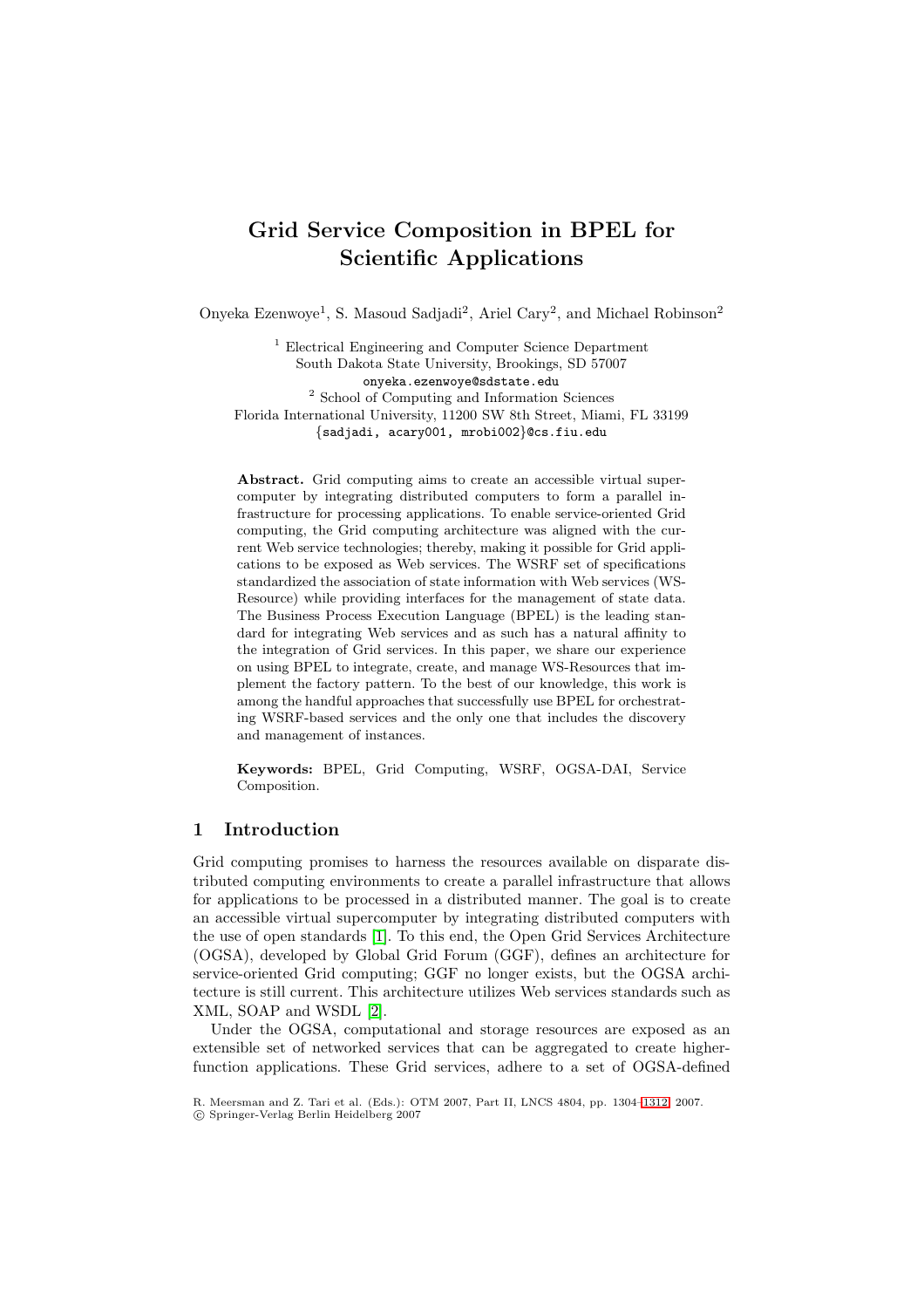conventions for creation, lifetime management, discovery and change management [\[3\]](#page-7-3). Aligned with these conventions is the Web Services Resource Framework (WSRF). WSRF is a set of specifications that are defined in terms of existing Web services technologies, for modeling and management of stateful resources. The specification defines a set of interfaces that Grid services may implement. These interfaces which address issues like dynamic service creation, lifetime management, notification, and manageability, allow applications to interact with Grid services in standard and interoperable ways [\[4\]](#page-7-4).

Key to the realization of the benefits of Grid computing is the ability to integrate basic services to create higher-level applications. We argue these higherlevel applications will provide the right level of abstraction for the non-computer scientists. Thus, allowing them to concentrate on their domain specific work instead of the technical issues of integrating tools. Workflow languages permit such aggregation of services. With such languages, higher-level application can be modeled as graphs where the nodes represent tasks while the edges represent inter-task dependencies, data flow or flow control. Tasks may be performed by basic services. The Business Process Execution Language (BPEL) [\[5\]](#page-7-5) has become the leading language for the aggregation of Web services. In this paper, we share our experience in using BPEL to compose WSRF-based Grid services to create a bioinformatics application for protein sequence matching. We show how BPEL can be used to interact with WSRF-based services that implement the factory/instance pattern.

The rest of this paper is structured as follows. Section [2](#page-1-0) covers WSRF and some of its component specifications. Section [3](#page-2-0) presents the bioinformatics application and Section [4](#page-3-0) shows how BPEL is used to integrate Grid services to create the application. Sections [5](#page-7-6) provide some conclusion.

### <span id="page-1-0"></span>**2 Web Services Resource Framework**

In 2003, the Global Grid Forum, a working group for the standardization of Grid computing, released the specification for the Open Grid Services Infrastructure (OGSI). OGSI is a set of conventions and extensions on the use of Web Service Definition Language (WSDL) and XML Schema to enable the modeling and management of stateful Web services. The OGSI specification addresses issues concerning creation and management of the lifetime of instances of services, declaration and inspection of service state data, notification of service state change and standardization of service invocation faults.

In 2004, OGSI was refactored into the Web Services Resource Framework (WSRF). This framework standardizes the concept of Web Services Resource (WS-Resource) [\[6\]](#page-7-7), which is, the association of a state component with a Web service. This association permits, through *standardized interfaces*, the manipulation of the named typed state component as part of the execution of the Web service. This creates the impression of statefulness of that Web service.

WSRF addresses some of the criticisms [\[7\]](#page-7-8) of OGSI such as; the specification was too monolithic and did not allow for flexible incremental adoption and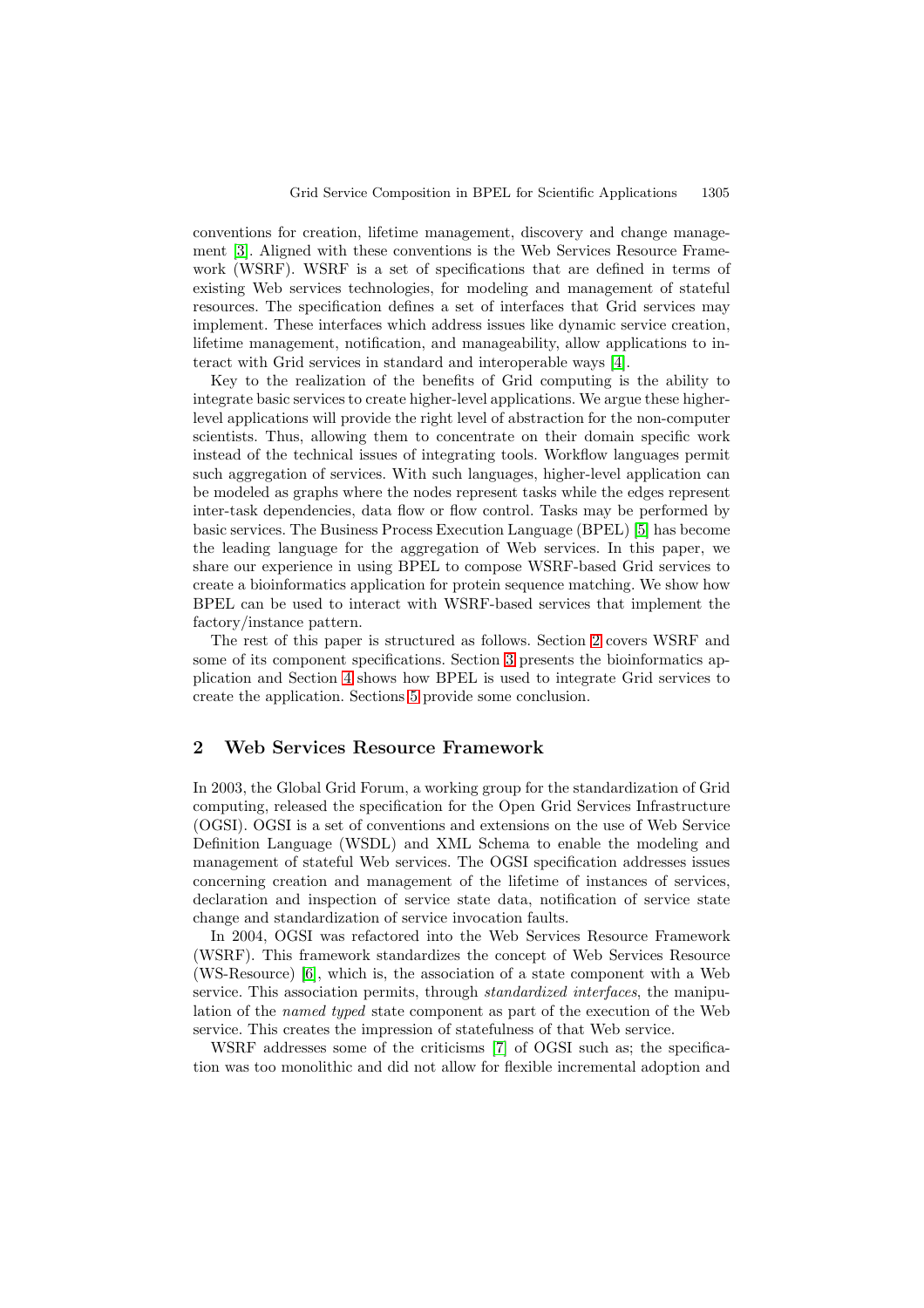| Specification           | Description                                                         |
|-------------------------|---------------------------------------------------------------------|
| W S-BaseFaults          | Defnes a set of fault types                                         |
| W S-RenewableReferences | Defnes means for renewal of nvalid references                       |
| W S-ResourceProperties  | Defines the representation of the properties of a stateful resource |
| W S-ResourceLifeCycle   | Defnes means for resource creation and destruction                  |
| W S-Notification        | Defines mechanisms for event subscription and notification          |
| W S-ServiceG roup       | Defines prin itives form anaging collections of services            |

<span id="page-2-1"></span>**Fig. 1.** WSRF component specifications

extensions to WSDL 1.1. OGSI was also seen as too object-oriented by coupling the service and the stateful resource it acts upon as one entity. WSRF maintains all the functions of OGSI but incorporates some existing Web services technologies. WSRF partitions its functionality into distinct component specifications (as shown in Figure [1\)](#page-2-1). With this separation, developers can now choose which of the specifications to use. WSRF now supercedes the initial OGSI specification, thereby rendering it obsolete.

An instance of a stateful resource may be created by the use of a WS-Resource factory. This factory is any Web service capable of instantiating the stateful component. To instantiate a stateful resource, the Web service has to create a new stateful resource, assign an identity to that resource and create the association between the resource and its Web service. The factory returns an endpoint reference, which contains the identifier that refers to the new stateful resource.

## <span id="page-2-0"></span>**3 WSRF Services for Bioinformatics**

In this sections, we use a Grid application that we developed for computational biology as the case study to demonstrate the use of BPEL in the orchestration of WSRF-based Grid services. This application attempts to match protein sequences [\[8\]](#page-7-9). This matching of sequences can be computationally intensive



<span id="page-2-2"></span>**Fig. 2.** The high-level architecture of the application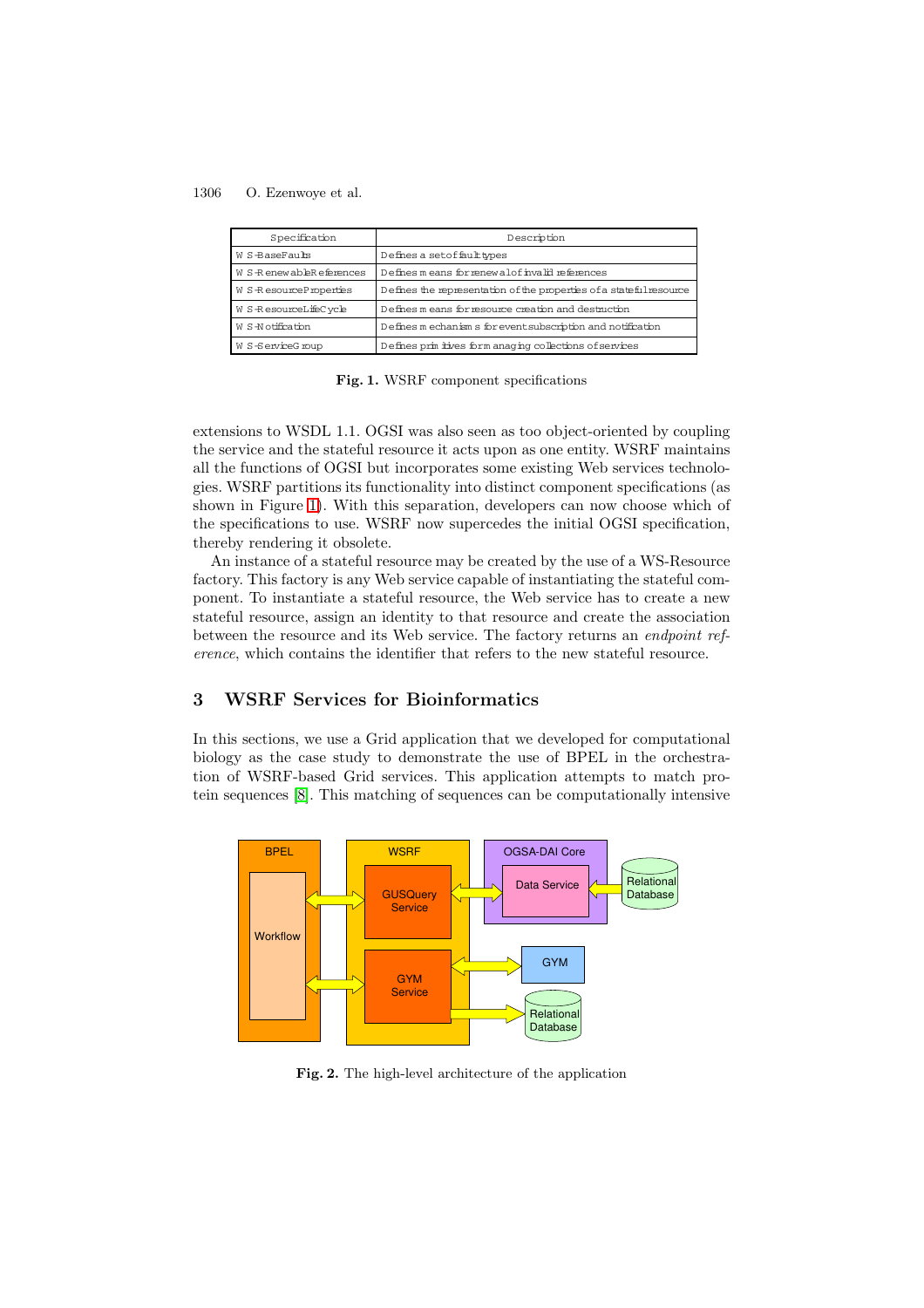depending on the size of the sequences processed. Figure [2](#page-2-2) shows the high-level architecture of the application. Below, we explain some of the components of this architecture.

**OGSA-DAI.** There is a need to seamlessly access disparate sources of biological data and integrate them into the Grid for further processing. OGSA-DAI [\[9\]](#page-8-0) is middleware that facilitates the access and integration of data from separate sources in a Grid computing environment. OGSA-DAI makes data sources accessible via Web services (Data services).

<span id="page-3-2"></span>**GYM.** GYM is a biological application for processing protein data sequences. Here, GYM is used to detect Helix-Turn-Helix (HTH) Motifs [\[8\]](#page-7-9) in protein sequences. The GYM program is a legacy application written in C. It takes as input, a sequence of protein data. GYM instances are run on Grid nodes to process the sequences available from the sources.

**GUSQuery Service.** This is a WS-Resource. The resource in this case is the protein sequence data obtained from an OGSA-DAI data service. This service contains a search method which takes as input a range of sequences and the location of the data service through which to get those sequences. This service is accompanied by a factory service called GUSQueryFactory. The factory contains a create method which creates an instance of the GUSQuery Service.

<span id="page-3-1"></span>**GYM Service.** This is also a WS-Resource. It contains a method which takes as input a range of protein sequence data. This data is then processed locally using a GYM application. The result from the GYM application is stored in a database. This service also has a factory service called *GymFactory*.

**Workflow.** This BPEL process weaves together the interaction between the GUSQuery service and the GYM service. This executable workflow, which is exposed as a Web service, is also responsible for creating the instances of those services through their respective factory services. It uses the endpoint references returned by those factories to identify the specific service instances. It passes the protein sequence data from the GUSQuery service to the GYM service. The first step is to use the GUSQueryFactory to create an instance of GUSQueryService, this operation returns the endpoint reference identifier for the instance. The GUSQueryService instance is then invoked to retrieve a set of protein sequences. These sequences are then sent to the GymService for processing , just after an instance of that service is create. The last step retrieves the result of that sequence processing.

# <span id="page-3-0"></span>**4 WSRF with BPEL**

In this section, we show how the interaction with the WSRF-based services is achieved in BPEL. The details about the definition of the services themselves, is outside the scope of this paper. Due to page limitations, some code have been simplified or detail eliminated. For a more detailed version of the content in this paper, please refer to our technical report [\[10\]](#page-8-1).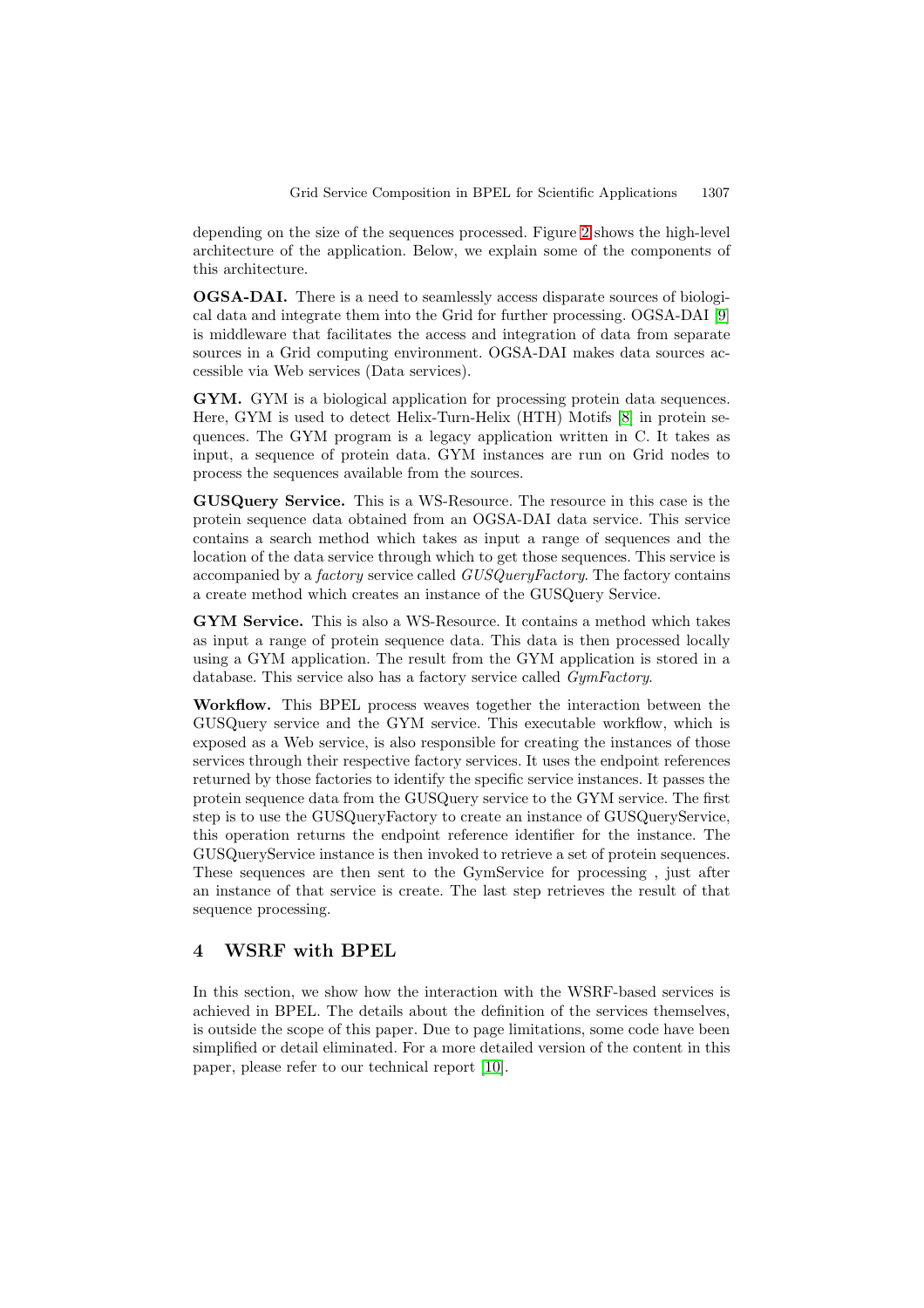#### **4.1 Creating a Web Service Instance**

Creating a new Web service resource instance involves making a call to the createResource operation of designated factory service. This is achieved by using BPEL's service invocation mechanism. The <invoke> construct allows a BPEL process to invoke a one-way or request-response operation on a portType (interface) offered by a partner service [\[11\]](#page-8-2). Using this construct, an invocation to the createResource operation of the GUSQuery factory service is made.

The invoke activity which makes a synchronous call to the factory service, contains the portType of the operation as well as the inputVariable and output-Variable variables. If the invocation is successful, the outputVariable will contain the endpoint reference of the created instance.

#### <span id="page-4-0"></span>**4.2 Invoking the Web Service Instance**

Since the identifier of a WS-Resource instance is obtained at runtime, any message to this instance must contain the resource identifier in its SOAP header. The BPEL specification allows for the actual service endpoint of a partner to be dynamically defined within the process. The specification however, does not make provisions for how dynamically obtained information such as resource identifiers can be define for those endpoints. This type of information needs to be mapped to the headers of the SOAP messages for the target endpoint. Because the BPEL specification is deficient in this regard, the method mapping desired information to SOAP headers depends on the specific implementation of the BPEL execution engine. The method me describe below is suited for the ActiveBPEL Engine.

To dynamically associate an endpoint reference to a service, the WS-Addressing endpoint reference [\[12\]](#page-8-3) is used to represent the dynamic data required to describe a partner service endpoint [\[11\]](#page-8-2). To achieve the association of a partner with its service endpoint, an endpoint reference has to be assigned to the declared partner link within the process. As shown below, we use the copy operation of an assignment activity to copy literally an endpoint reference to a variable (DynamicEndpointRef).

```
<copy>
   ..<br><from>
      <wsa:EndpointReference xmlns:s="...">
         <wsa:Address/>
         <wsa:ServiceName PortName="GUSQueryPortType">
            s:GUSQueryService
         </wsa:ServiceName>
         .<br><wsa:ReferenceProperties>
            <!--Elements to be mapped to the SOAP Header-->
            <wsa:Action/>
            <wsa:To/>
            <wsa:From/>
            <ns2:GUSQueryResourceKey/>
         </wsa:ReferenceProperties>
      </wsa:EndpointReference>
   </from>
   <to variable="DynamicEndpointRef"/>
</copy>
```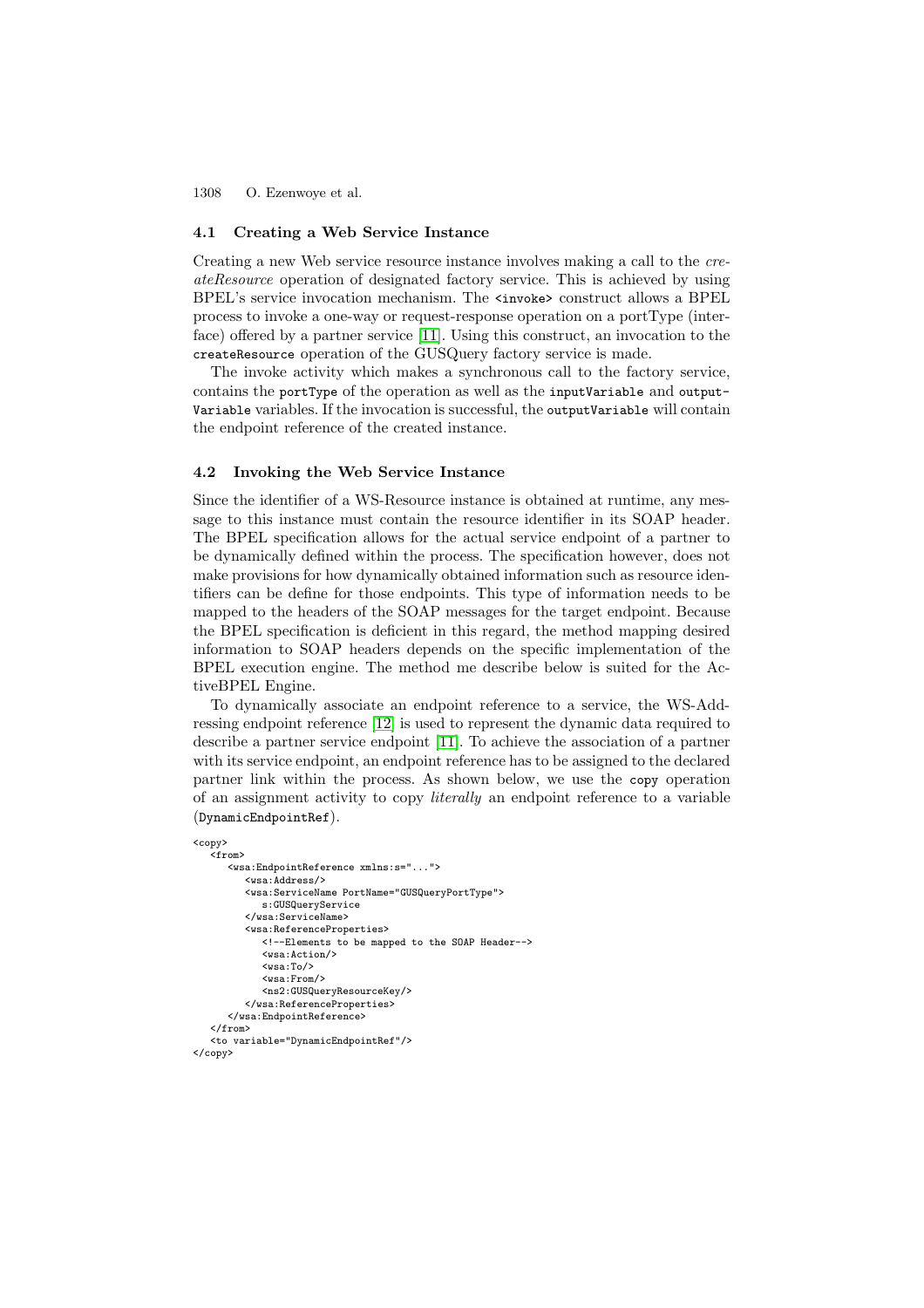This endpoint reference contains an Address element that will hold the service endpoint address. The ReferenceProperties of the endpoint reference contains some WS-Addressing message information header elements and a GUSQuery-ResourceKey element. The GUSQueryResourceKey element will hold the resource identifier for the WS-Resource. Values for the endpoint reference will be assigned at run time. The message information header elements and the GUSQuery-ResourceKey will be mapped, by the BPEL engine to the invocation SOAP message for the partner Web service, which in this case is GUSQueryService.

The WS-Resource identifier information required for the endpoint reference is copied from the reply message of their respective factory services. The copy operation below copies the service endpoint address from the factory response message (CreateResourceResponse) to the endpoint variable (DynamicEndpointRef). The query attribute of the <from> and <to> clauses are XPath [\[13\]](#page-8-4) queries. XPath queries are used to select a field within a source or target variable part.

```
<copy>
  <from variable="CreateResourceResponse"
     part="response"
     query="/ns4:createResourceResponse
               /wsa:EndpointReference/wsa:Address"/>
  <to variable="DynamicEndpointRef"
     query="/wsa:EndpointReference
               /wsa:ReferenceProperties/wsa:To"/>
</copy>
```
A similar mechanism is used to assign the service endpoint address to the <wsa:Address> property of the endpoint reference variable. The BPEL engine needs this address to determine the destination of the invocation message for the service. The  $\langle \text{wasa:To} \rangle$  component of the message information header is used by the service to determine the endpoint of the required service instance. We use the same address returned by the factory because for this application, the address of a service and its instance are the same.

The name of the operation to be invoked on the WS-Resource instance needs to be assigned to the Action part of the SOAP header. To achieve this, an XPath expression to write the name as a string to the endpoint reference variable. An XPath expression, which is specified in an expression attribute in the <from> clause, is used to indicate a value to be stored in a variable. The string that represents the operation, is in the for of a URI that includes the target namespace of the WSDL document for the WS-Resource and the associated portType. Thus in the listing below, http://GUSQueryService\_instance is the namespace, GUSQueryPortType is the portType and searchSequence is the operation.

```
<copy>
   ..<br><from expression="string('
     http://GUSQueryService_instance
      /GUSQueryPortType/searchSequence')"/>
  <to variable="DynamicEndpointRef"
     query="/wsa:EndpointReference
      /wsa:ReferenceProperties/wsa:Action" />
</copy>
```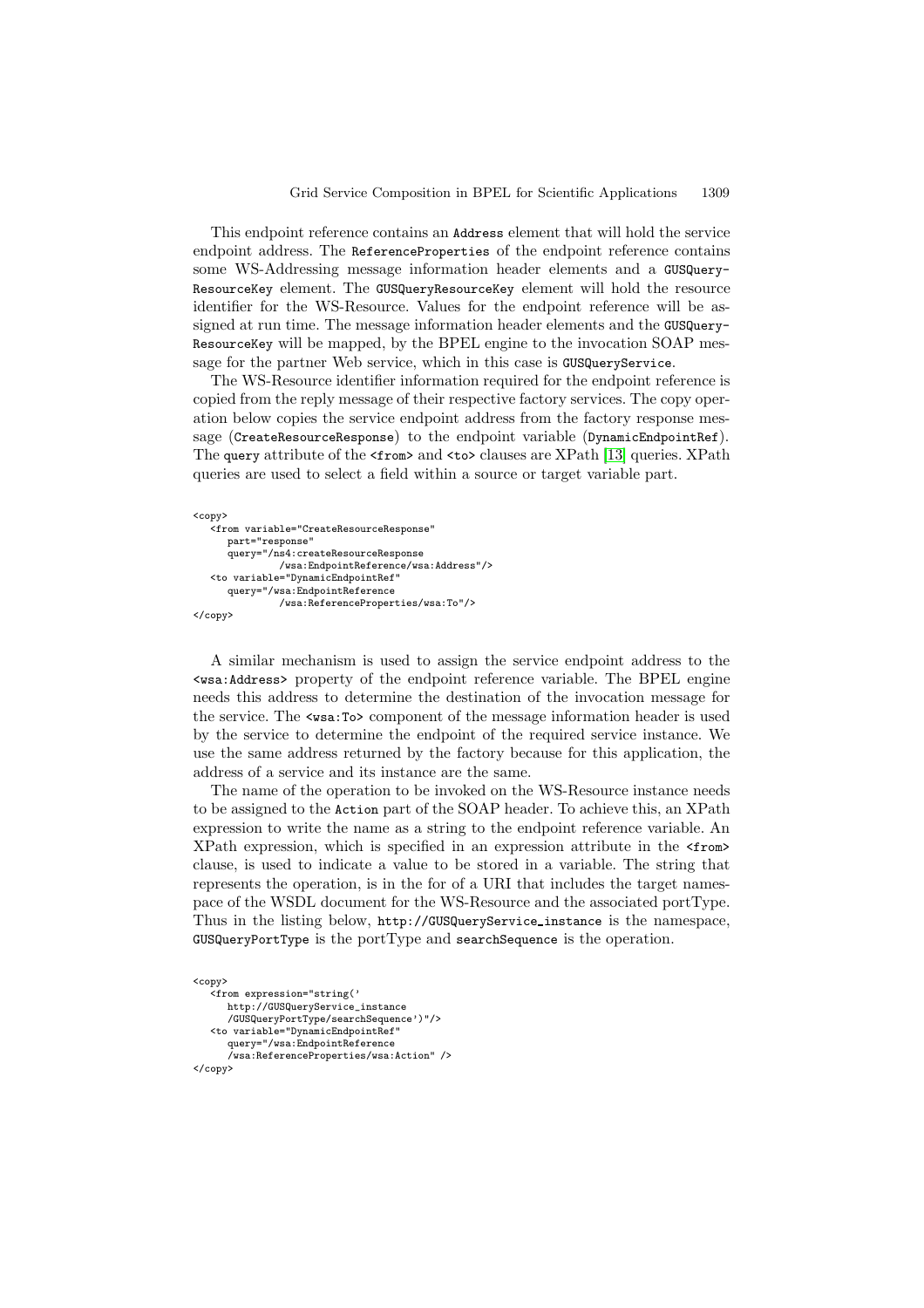The listing below shows how we use the copy operation and XPath queries to copy the resource instance key (GUSQueryResourceKey) from the factory response message to the endpoint reference variable.

```
<copy>
   <from variable="CreateResourceResponse" part="response"
      query="/ns4:createResourceResponse
      /wsa:EndpointReference/wsa:ReferenceProperties
      /ns2:GUSQueryResourceKey"/>
  <to variable="DynamicEndpointRef"
      query="/wsa:EndpointReference/wsa:ReferenceProperties
      /ns2:GUSQueryResourceKey"/>
</copy
```
The <wsa:From> property of the message information header identifies the source of the meassage, this property can be set with the WS-Addressing "anonymous" endpoint URI [\[12\]](#page-8-3).

After assigning values to all the necessary parts of the endpoint reference variable, an association is now made with this variable and the desired partner link. As shown below, a copy operation is used to copy the endpoint reference variable (DynamicEndpointRef) to the predefined partner link. An invocation can now be made to the Web service (WS-Resource) partner (GUSQuery service). The information carried in the SOAP message header of the invocation is used to identify the appropriate instance of this service.

```
<copy>
   <from variable="DynamicEndpointRef"/>
  <to partnerLink="gus"/>
</copy>
```
#### **4.3 Accessing Resource Properties**

The WS-ResourceProperties specification includes a set of port types for querying and modifying the state of a WS-Resource. The Gym service (Section [3\)](#page-3-1) implements the GetResourceProperty port type of this specification. We use this port type and its operation (also called GetResourceProperty) to access the result from the Gym application (Section [3\)](#page-3-2). Prior to invoking the GetResourceProperty operation, some initialization needs to be made to the variable of its input message. This initialization includes the name of the resource property to which we want to retrieve the value. In our case, this resource property is called *result*. The listing below shows how we initialize the  $GetResourcePropertyRequest$  in the BPEL process. The <from> clause includes (as attributes) the target namespace of the WSDL documents that contain the definitions for the GetResourceProperty port type and the result resource property.

```
<copy>
   <from>
      <GetResourceProperty
      xmlns="http://docs.oasis-open.org/wsrf/2004/06
      /wsrf-WS-ResourceProperties-1.2-draft-01.xsd"
      xmlns:ns3="http://GymService_instance">
         ns3:result
      </GetResourceProperty>
   </from>
<to variable="GetResourcePropertyRequest"
      part="GetResourcePropertyRequest"/>
</copy>
```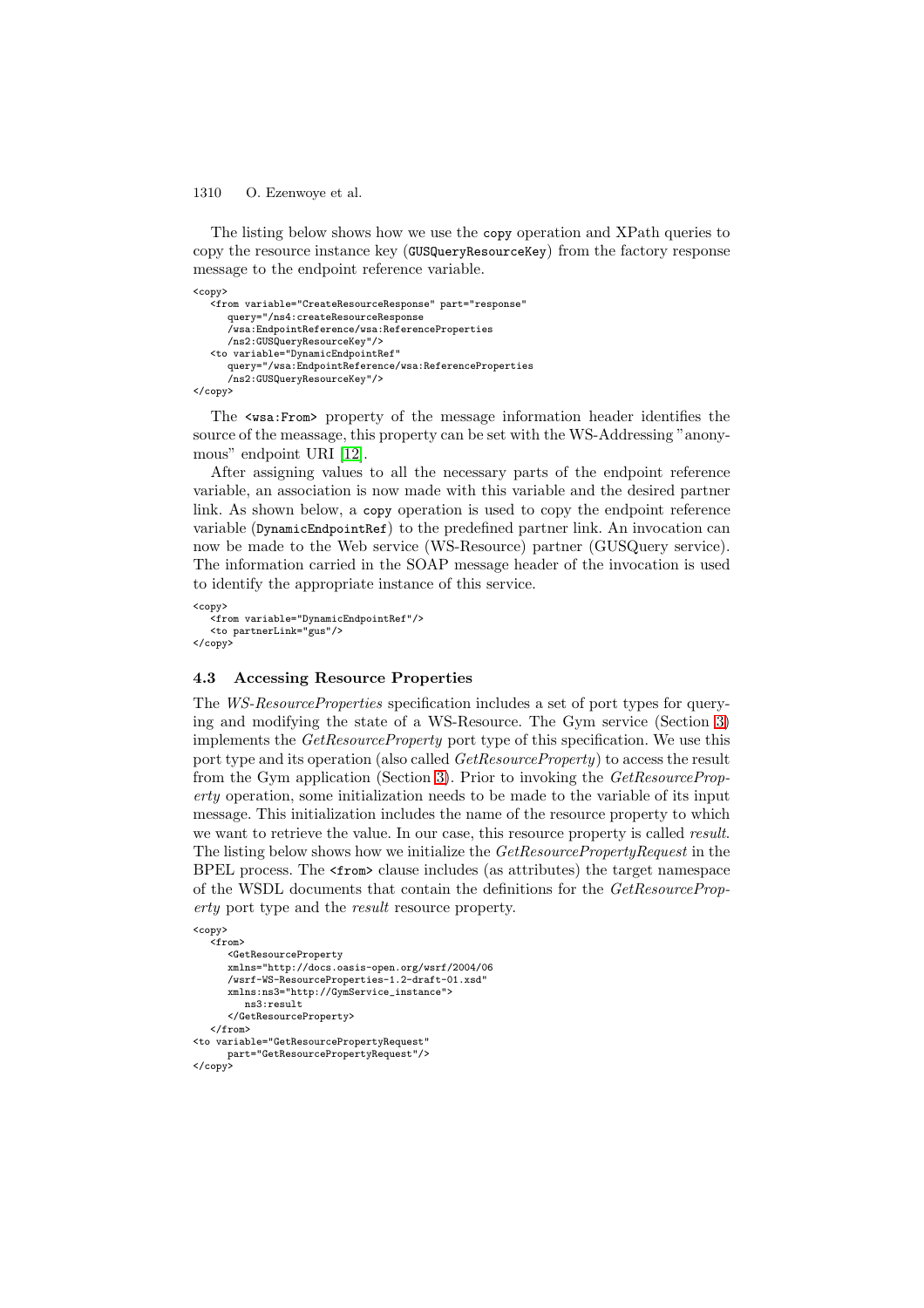Because we are trying to access the resource properties of a WS-Resource instance, assignments need to be made to all parts of the message header necessary for identifying the instance. The way to do this is described in Section [4.2,](#page-4-0) the only difference now is in the URI that specifies the verb of the invocation message.

# <span id="page-7-6"></span>**5 Conclusion**

In this paper, we discussed and explained how BPEL can be used as a language for integrating WSRF-based Grid services. In a case study, we demonstrated how some WSRF-based Grid services can be integrated to create a Bioinformatics application. The integrated WSRF services implement the factory pattern. We showed how BPEL can be used to create, discover and manage WS-Resource instances. The centralized nature of data movement in BPEL presents a problem for high-performance computing, however, this limitation can be remedied by using techniques that enable the direct transfer of data between partner services. Also, the BPEL specification does not make provisions for how dynamically obtained information such as resource identifiers, usernames and passwords can be specified within SOAP message headers. The method of achieving this is left open to the implementation of the various BPEL engines. Therefore, there is a need for standardization in this regards for BPEL process to remain portable and assume its place as the language for orchestrating Grid services.

**Further Information.** A number of related papers and technical reports of the Autonomic Computing Reserach Laboratory can be found at the following URL: [http://www.cs.fiu.edu/](http://www.cs.fiu.edu/~sadjadi/Publications/)∼sadjadi/Publications/.

**Acknowledgements.** This work was supported in part by IBM, the National Science Foundation (grants OCI-0636031, REU-0552555, and HRD-0317692).

## <span id="page-7-2"></span><span id="page-7-0"></span>**References**

- 1. Foster, I., Kesselman, C., Tuecke, S.: The anatomy of the Grid: Enabling scalable virtual organizations. In: Sakellariou, R., Keane, J.A., Gurd, J.R., Freeman, L. (eds.) Euro-Par 2001. LNCS, vol. 2150, Springer, Heidelberg (2001)
- <span id="page-7-1"></span>2. Christensen, E., Curbera, F., Meredith, G., Weerawarana, S.: Web Services Description Language (WSDL) 1.1. W3C. 1.1 edn. (2001)
- <span id="page-7-3"></span>3. Foster, I., Kesselman, C., Nick, J.M., Tuecke, S.: Grid services for distributed system integration. Computer 35(6), 37–46 (2002)
- <span id="page-7-5"></span><span id="page-7-4"></span>4. Web Services Resource Framework, <http://www.globus.org/wsrf/>
- 5. Ezenwoye, O., Sadjadi, S.M.: Composing aggregate web services in BPEL. In: Proceedings of The 44th ACM Southeast Conference, Melbourne, Florida (2006)
- <span id="page-7-8"></span><span id="page-7-7"></span>6. Foster, I., et al.: Modeling stateful resources with Web services (2004)
- 7. Czajkowski, K., et al.: From OGSI to WS-Resource framework: Refactoring and evolution (2004)
- <span id="page-7-9"></span>8. Narasimhan, G., et al.: Mining for motifs in protein sequences. Journal of Computational Biology 9(5), 707–720 (2002)